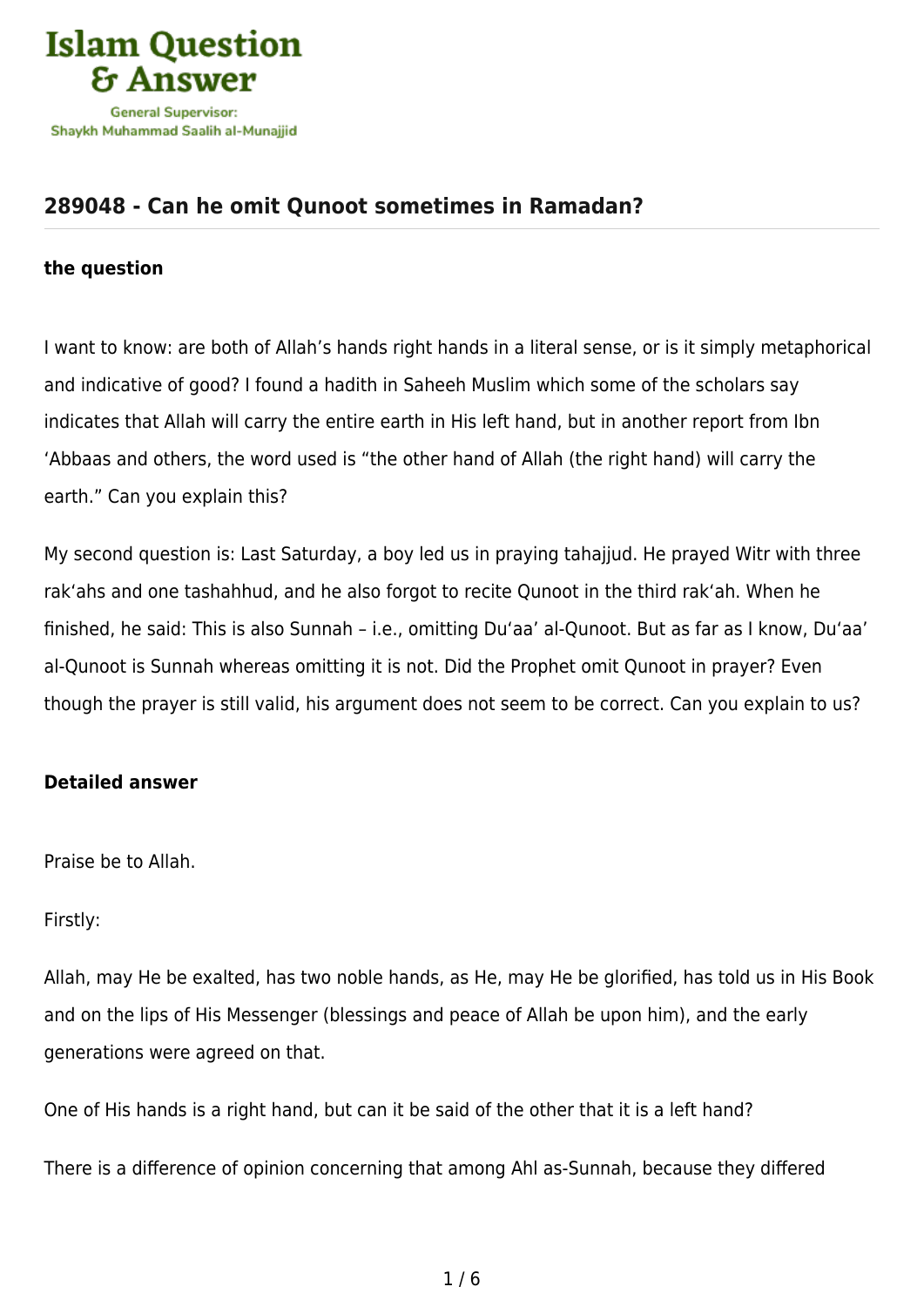

concerning the soundness of the additional phrase narrated by Muslim (2788), which is the words, "Then He will roll up the earths in His left hand." Some of them regard it as saheeh, and others said that it is shaadhdh (odd).

What appears to be correct is that this additional phrase is saheeh, and that it may be said that one of His hands is left in in terms of nomenclature, but it is a right hand and blessed in terms of meaning.

That is because the left hand in the case of humans is of lower status than the right hand, but in the case of the Creator, that is not so, for His attributes are of the utmost perfection and greatness, and both of His hands are right hands in terms of meaning.

Shaykh Ibn Baaz (may Allah have mercy on him) said: They are all saheeh hadiths according to the scholars of Sunnah. The hadith of Ibn 'Umar is marfoo' and saheeh; it is not mawqoof. There is no contradiction between them, praise be to Allah. The hands of Allah, may He be glorified, are described as right and left in terms of nomenclature, as in the hadith of Ibn 'Umar, but they are both right and blessed in terms of honour and virtue, as in the other saheeh hadiths.

End quote from Majmoo' Fataawa ash-Shaykh Ibn Baaz (25/126).

See the answer to question no. [183552](https://islamqa.com/en/answers/183552).

## Secondly:

Whoever prays Witr with three rak'ahs, may say the tasleem after two rak'ahs, or he may pray three rak'ahs one after the other, with one tashahhud at the end, and not make them like Maghrib.

See the answer to question no. [38230](https://islamqa.com/en/answers/38230).

Thirdly: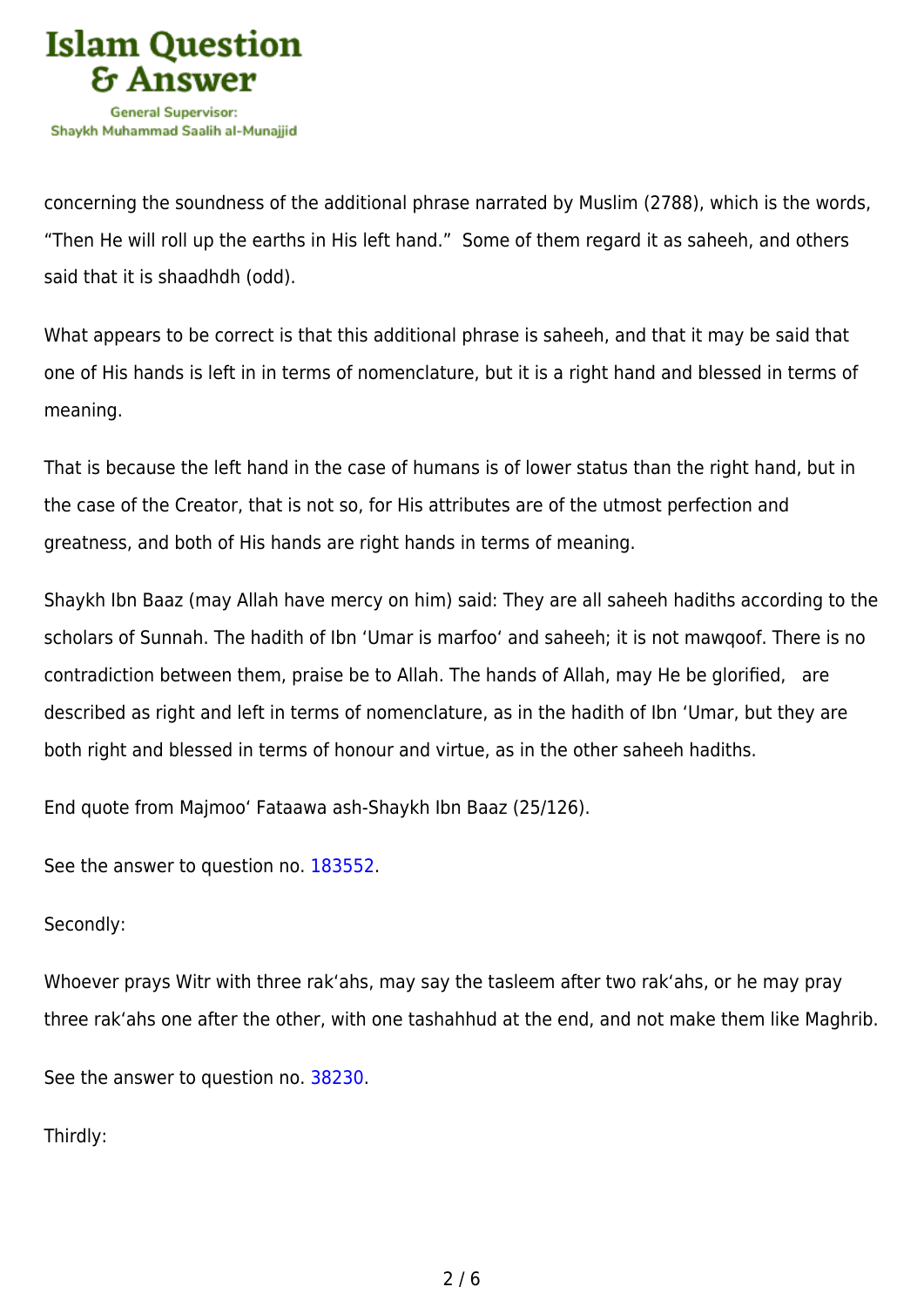

Reciting Qunoot in Witr is Sunnah, because of the hadith of al-Hasan ibn 'Ali (may Allah be pleased with him), who said: The Messenger of Allah (blessings and peace of Allah be upon him) taught me some words to say in Qunoot of Witr:

Allaahumma ihdini feeman hadayta wa 'aafini feeman 'aafayta wa tawallani feeman tawallayta wa baarik li feema a'tayta, wa qini sharra ma qadayta, fa innaka taqdi wa la yuqda 'alayk, wa innahu laa yadhillu man waalayta wa laa ya'izzu man 'aadayta, tabaarakta Rabbana wa ta'aalayta

(O Allah, guide me among those whom You have guided, grant me wellbeing among those to whom You have granted wellbeing, take care of me among those of whom You have taken care, bless me in what You have bestowed, and protect me from the evil of what You have decreed. For verily You decree and none can decree concerning You; and he will not be humiliated whom You have protected, nor will be he honoured whom You take as an enemy. Blessed are You, O Lord, and exalted)."

Narrated by Abu Dawood (1425) and by at-Tirmidhi (464) who classed it as hasan. Classed as saheeh by Ibn 'Abd al-Barr in al-Istidhkaar (2/285) and by an-Nawawi in al-Adhkaar (86).

There is nothing in the Sunnah to indicate that it may be done or not done in a clear text from the Prophet (blessings and peace of Allah be upon him), even though some of the scholars concluded that so as to reconcile between the hadiths which mention how the Prophet (blessings and peace of Allah be upon him) prayed Witr.

Al-Albaani (may Allah have mercy on him) said in his book Sifat Salaat an-Nabi sall-Allahu 'alayhi wa sallim (The Prophet's Prayer Described), p. 160:

He (blessings and peace of Allah be upon him) used to recite Qunoot sometimes….

Rather we say sometimes because the Sahaabah who narrated reports about Witr did not mention Qunoot in their reports. If he (blessings and peace of Allah be upon him) used to do it all the time,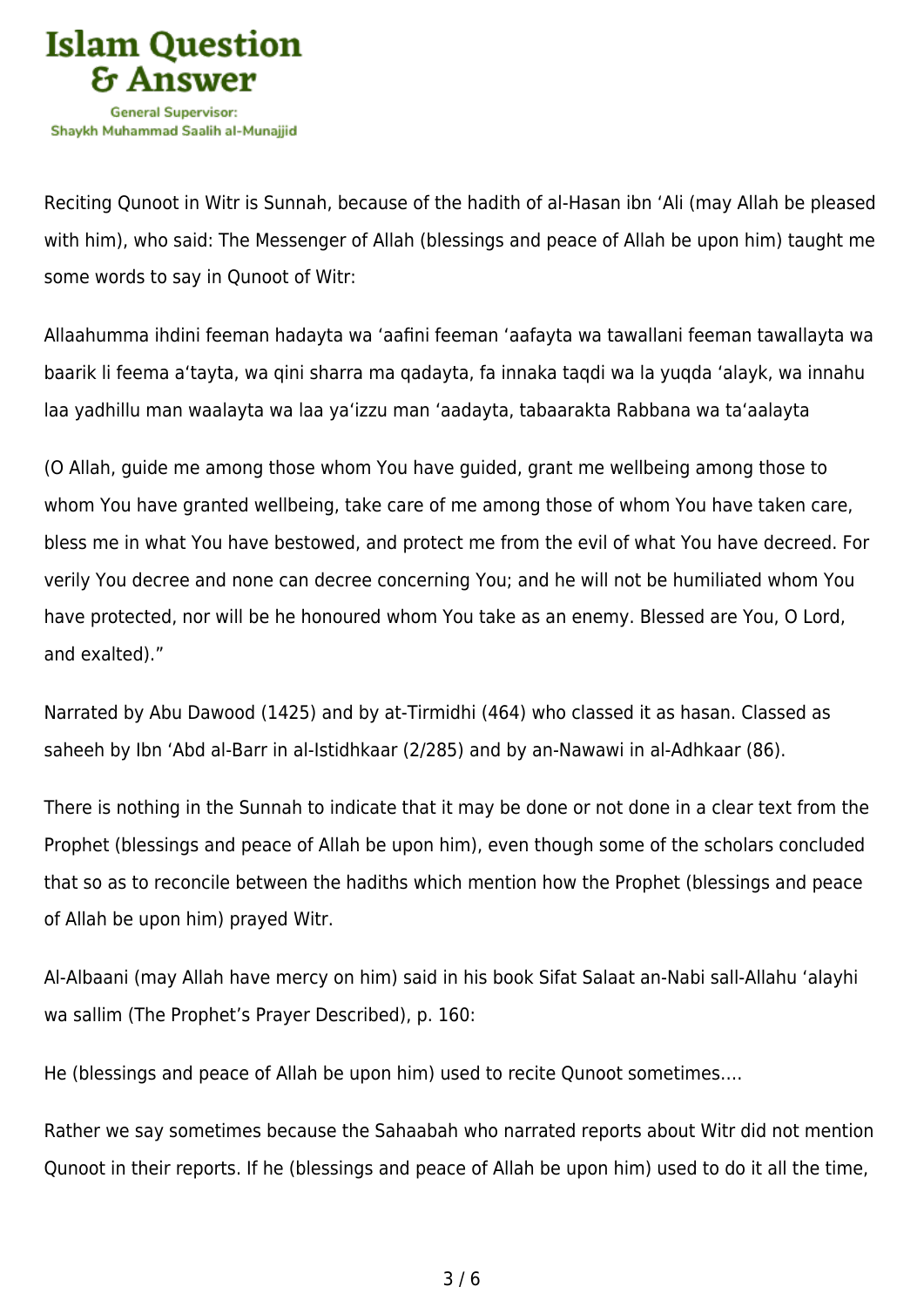

they all would have narrated that from him.

Yes, that was narrated by Ubayy ibn Ka'b only, which indicates that he used to do it sometimes. End quote.

It was also narrated from Ubayy ibn Ka'b (may Allah be pleased with him) and a number of other Sahaabah that they did not recite Qunoot at all in Ramadan, and some of the scholars regarded it as mustahabb for the imam to omit it sometimes, so that it will be known that it is not obligatory.

Ibn 'Abd al-Barr (may Allah have mercy on him) said: Reports that speak of reciting Qunoot in the last half of Ramadan were narrated from 'Ali, Ubayy ibn Ka'b, Ibn 'Umar, Ibn Sireen, ath-Thawri, az-Zuhri, and Yahya ibn Wathaab. Ibn al-Mundhir said: … and Maalik, ash-Shaafa'i and Ahmad…

It was narrated that al-Hasan said: 'Umar instructed Ubayy ibn Ka'b to lead the people in prayer, and when the first half [of Ramadan] had passed and the second half had begun, on the night of the sixteenth, they recited Qunoot and prayed against the disbelievers.

Ibn Jurayj said: I said to 'Ataa': Is there Qunoot in Ramadan? He said: The first one to recite Qunoot in Ramadan was 'Umar. I said: In the last half of the month? He said: Yes.

End quote from al-Istidraak (2/76, 77)

Shaykh al-Islam Ibn Taymiyah (may Allah have mercy on him) said: With regard to Qunoot al-Witr, there are three scholarly views concerning it:

It was said that it is not mustahabb at all, because it is not proven from the Prophet (blessings and peace of Allah be upon him) that he recited Qunoot in Witr.

And it was said that rather it is mustahabb, as was narrated from Ibn Mas'ood and others, and because in as-Sunan it is narrated that the Prophet (blessings and peace of Allah be upon him) taught al- Hasan ibn 'Ali (may Allah be pleased with him) a du'aa' to recite in Qunoot al-Witr.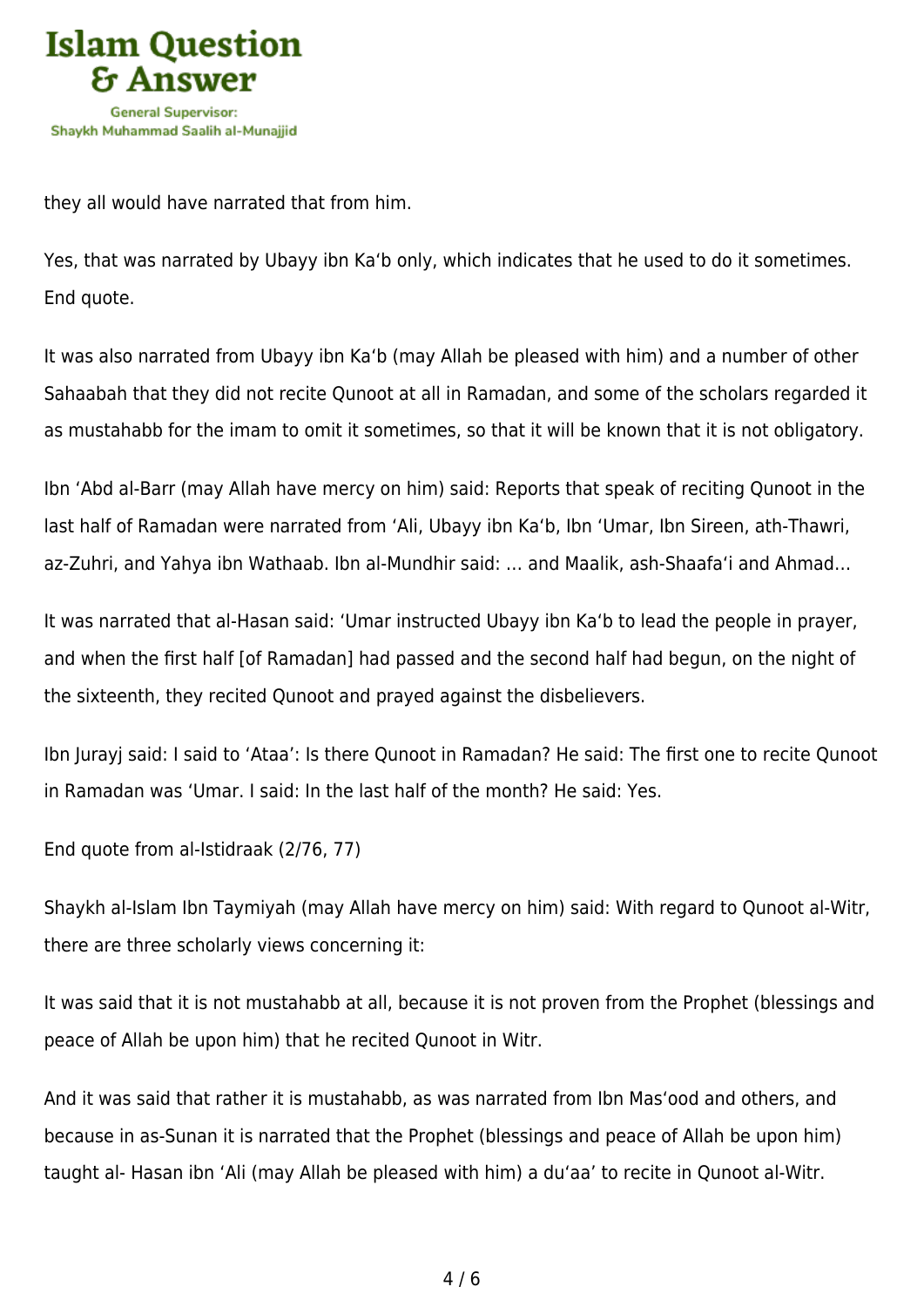

And it was said that rather Qunoot is to be recited in the last half of Ramadan, as Ubayy ibn Ka'b used to do.

The fact of the matter is that Qunoot al-Witr is more akin to ordinary supplication that is allowed in prayer; Whoever wants to do it may do it, and whoever does not want to do it may omit it, just as a person has the choice between praying Witr with three or five or seven rak'ahs; and if he prays Witr with three rak'ahs, he has the choice between separating them (and praying two then one), or putting them altogether (and praying three rak'ahs consecutively).

Likewise, he has the choice with regard to the du'aa' of Qunoot; if he wishes he may do it, otherwise he may omit it.

If a person leads the people in praying qiyaam in Ramadan, and recites Qunoot every night throughout the entire month, then he has done well; if he does that only in the last half of the month, he has also done well; and if he does not recite Qunoot at all, he has also done well.

End quote from al-Fataawa al-Kubra (2/119).

Shaykh Ibn Baaz (may Allah have mercy on him) was asked about someone who persistently recites Qunoot in Witr every night; was that narrated from our forebears (the salaf)?

He replied: There is nothing wrong with that; rather it is Sunnah, because when the Prophet (blessings and peace of Allah be upon him) taught al-Hasan ibn 'Ali (may Allah be pleased with him) Qunoot in Witr, he did not tell him to omit it sometimes, or to do it constantly. This indicates that both are permissible. Hence it is proven from Ubayy ibn Ka'b (may Allah be pleased with him) that when he led the Sahaabah (may Allah be pleased with them) in prayer in the Mosque of the Messenger of Allah (blessings and peace of Allah be upon him), he used to omit Qunoot on some nights, and perhaps that was so that the people would learn that it was not obligatory. And Allah is the source of strength.